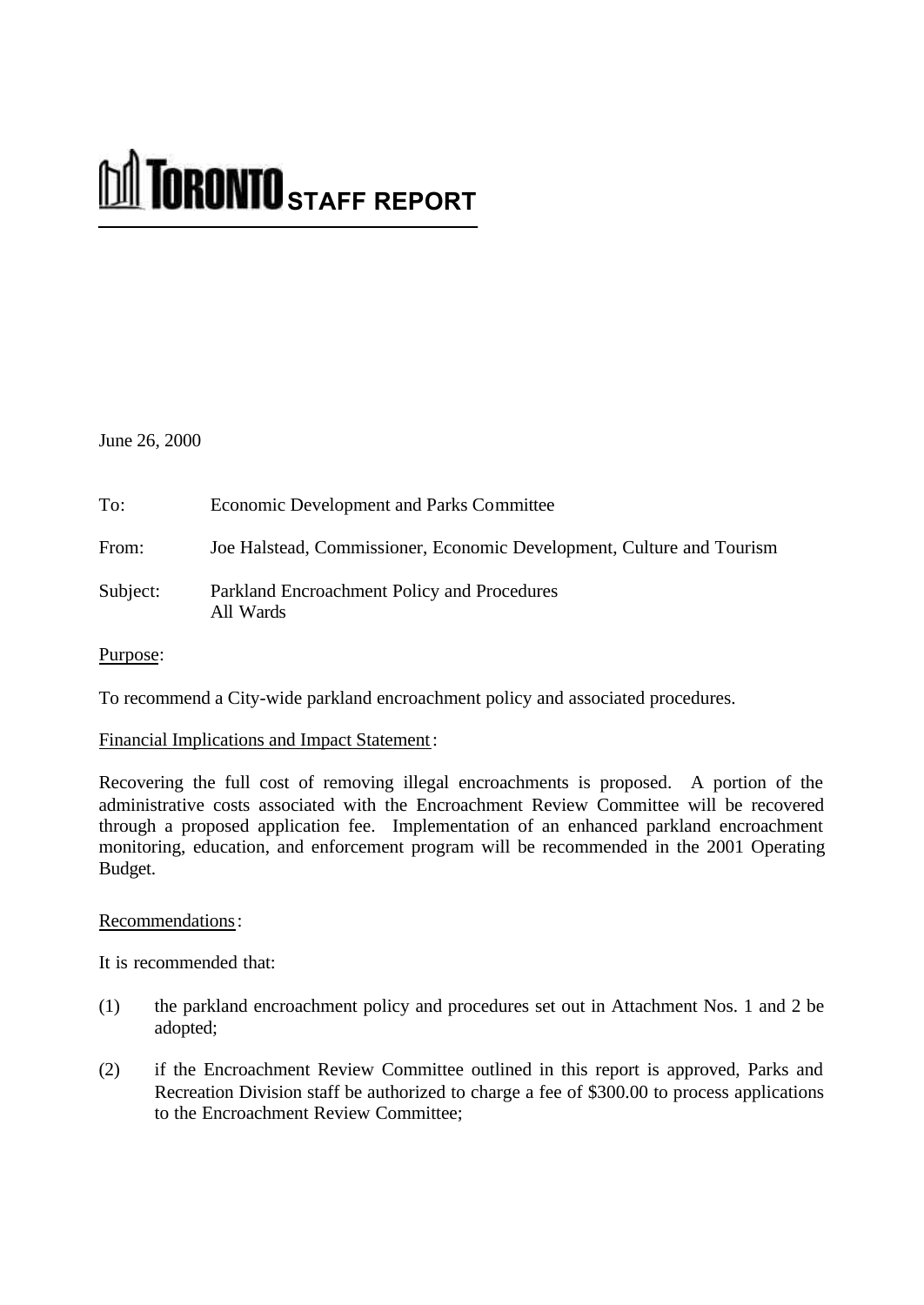- (3) the Uniform Parks By-law be revised to state that where the City directs that an encroachment be removed pursuant to the Uniform Parks By-law and the encroachment is not removed as directed, the City may remove the encroachment and install fencing and recover the expense thereof in like manner as municipal taxes, as authorized pursuant to section 326 of the *Municipal Act*;
- (4) this report and Council's actions thereon be forwarded to the Toronto and Region Conservation Authority for information; and
- (5) the appropriate City Officials be authorized and directed to take the necessary action to give effect thereto.

#### Background:

An encroachment occurs when a property owner intrudes on, in, or under the ground space or in the air space of an adjacent City-owned or -managed property, either deliberately or inadvertently. Encroachment results from any use of such City land by individuals for their own purposes. Parkland encroachments may be structural (e.g., construction of decks, pools, and retaining walls), non-structural (e.g., pool drainage, application of pesticides, waste dumping), or vegetative (e.g., planting of vegetable gardens, removal of wildflowers, shrubs, and trees).

Parkland encroachments are of concern because they:

- (a) restrict or limit the use and enjoyment of public lands maintained by the City for the benefit of all residents;
- (b) may pose a safety hazard to the public and give rise to liability claims from resultant injuries;
- (c) may damage the natural environment and undermine the City's stewardship role in protecting natural features;
- (d) may lead to claims of adverse possession and the loss of public assets;
- (e) may destabilize public lands with resultant damage to adjacent private lands;
- (f) may result in taxpayer costs to restore degraded public lands; and
- (g) undermine the City's property management role where the land is owned by others and operated by the City as parkland. About 51% of the City's park system is owned by the Toronto and Region Conservation Authority (TRCA), while another 0.4% is owned by other public agencies and private corporations.

According to the Uniform Parks By-law, the unauthorized use of City property is illegal. The By-law provides the authority to manage and protect all municipal parklands consistently on behalf of the public interest. The By-law states: "Unless authorized by permit, no person shall encroach upon or take possession of any park by any means whatsoever, including the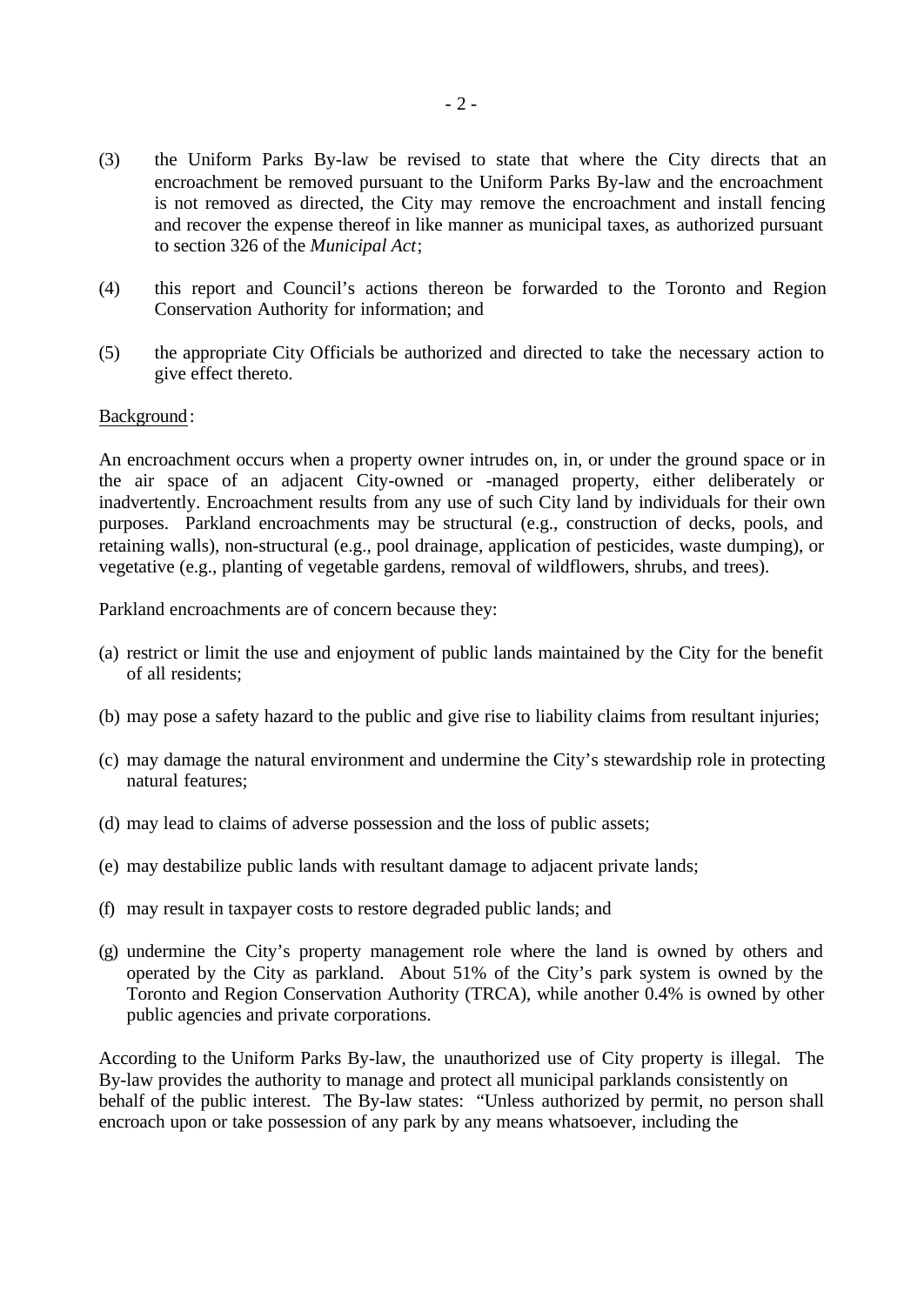construction, installation or maintenance of any fence or structure, the dumping or storage of any materials or plantings, or planting, cultivating, grooming or landscaping, thereon."

Encroachments exist throughout the City's park system, but are especially prevalent in valley and ravine areas. These areas, representing about 500 linear kilometres of parkland (or half of the total system), contain 1,600 known encroachments and an estimated 1,400 unidentified encroachments. Most of these areas are owned by the TRCA and operated under agreement by the City as parkland. The encroachment problem will be characterized further in a 2001 Operating Budget report on an enhanced parkland encroachment monitoring, education, and enforcement program.

Each of Toronto's former municipalities handled encroachments in a different manner, though some consistency was achieved with the adoption of the Uniform Parks By-law in 1992. Etobicoke, Scarborough, and Metro adopted formal policies respecting encroachments. North York, York, and East York experienced few cases, in part due to the erection of park fences; North York required new subdivisions and parks to be fenced. Toronto had few ravine encroachments due to property lines generally being placed below the top of slope, but administered numerous tableland encroachments to facilitate private property access.

Metro was a special case because of its extensive valley and ravine parkland system (especially prone to encroachments) which was largely TRCA-owned. In 1989, an Encroachment Review Committee was established as an inter-agency body, composed of senior parks, planning, and TRCA staff, to impartially review encroachments. Recommendations of the Committee were reported out to Metro Council and decisions were subject to the approval of the TRCA.

#### Comments:

Consistent with the Uniform Parks By-law and the policies and practices of Toronto's former municipalities, it remains the view of this Department that encroachments on City parklands should not be permitted except in the most unusual of circumstances. This direction provides the basis for the policy and procedures in Attachment Nos. 1 and 2.

Attachment No. 2 outlines a process for resolving encroachments. In practice, encroachments are often resolved through informal meetings between Parks and Recreation staff and property owners. Where agreement cannot be reached, the property owner can request a review by the Encroachment Review Committee.

The Encroachment Review Committee provides a consistent, objective, and transparent mechanism to implement Council's policy respecting encroachments. The Committee will consist of senior staff representatives from Economic Development, Culture and Tourism, Urban Development Services, Corporate Services, and the TRCA. Ward Councillors will be apprised of the activities of the Committee.

Consistent with the Procedural By-law, Community Councils would hear deputations on Encroachment Review Committee reports and make recommendations to City Council. Final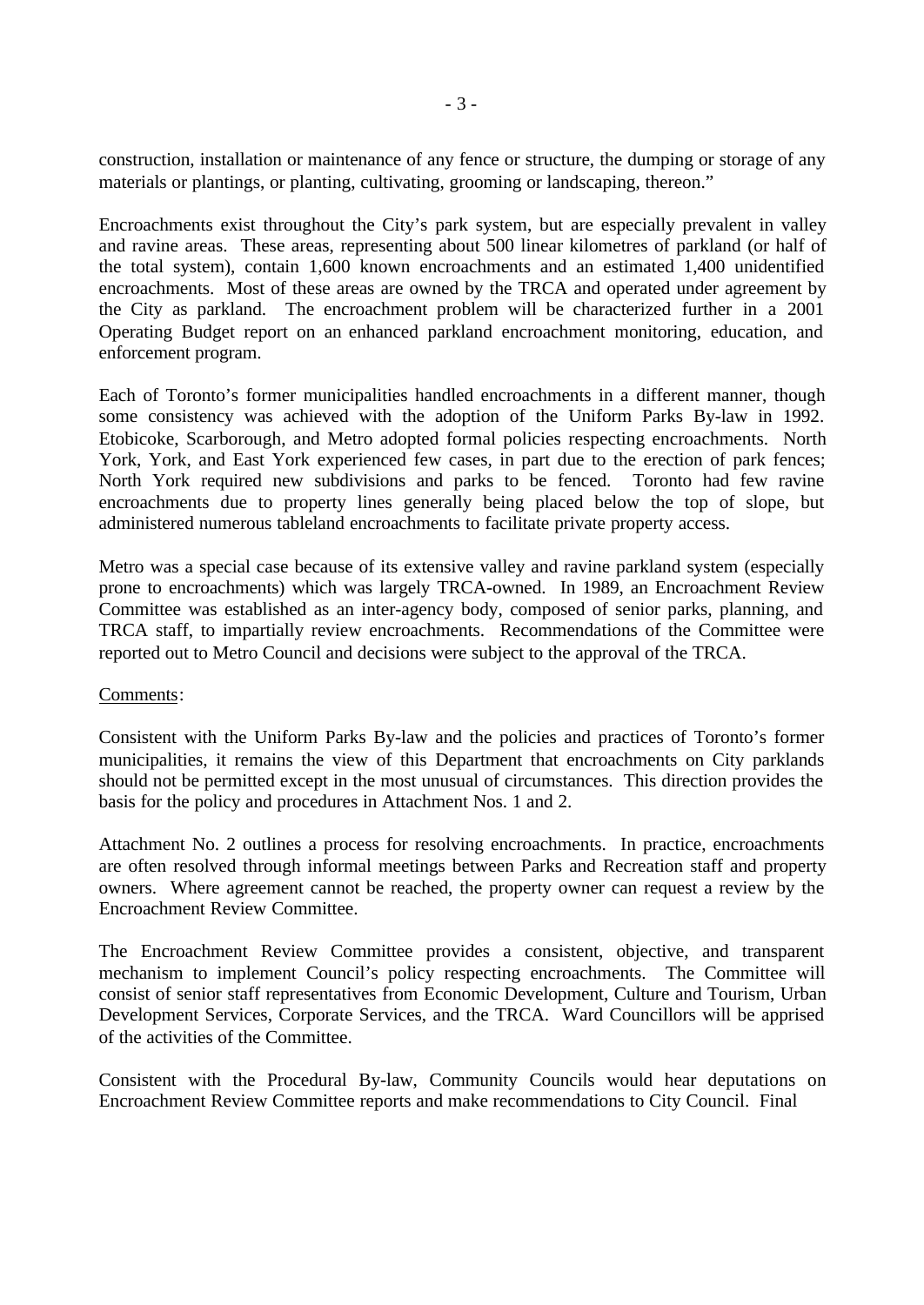decision-making authority rests with City Council only where City-owned parkland is affected. Where this is not the case, City Council will make recommendations to the non-City owner of parkland and await a decision by the owner before taking further action.

To offset part of the administrative cost of adjudicating encroachments, property owners should pay a fee of \$300.00 prior to having their case reviewed by the Encroachment Review Committee. This fee level is consistent with fees charged by the Committee of Adjustment for minor variances.

Where an encroachment agreement is authorized, the benefiting party should pay market rent for the encroachment, as well as the full cost of surveys, appraisals, and registration of the agreement on title to the property owner's land.

Where the City directs the encroachment to be removed, ownership of the encroachment is determined, and the owner refuses to remove the encroachment, the City will remove the encroachment and install fencing and, if the owner fails to pay an invoice sent by the City, recover the expense of so doing in like manner as municipal taxes. Authority for recovering expenses in this manner is provided by section 326 of the *Municipal Act*.

The Parks and Recreation Division has the lead responsibility for addressing parkland encroachments. Where necessary, and as funds allow, the Division will install fences on parkland to deter encroachments. Urban Development Services can help control future encroachments by requiring legal surveys when reviewing building permit applications adjacent to parkland, and by requiring that fencing be provided along parkland as a condition of approval when reviewing plan of subdivision and site plan applications.

### Conclusions:

This report recommends a harmonized policy to address parkland encroachments. Implemented through an effective monitoring, education, and enforcement program, the proposed policy should ensure that all City parklands are protected and managed consistently in the public interest.

The City Solicitor, the Commissioner of Urban Development Services, the Commissioner of Corporate Services, and the Chief Administrative Officer of the TRCA have been consulted in the preparation of this report.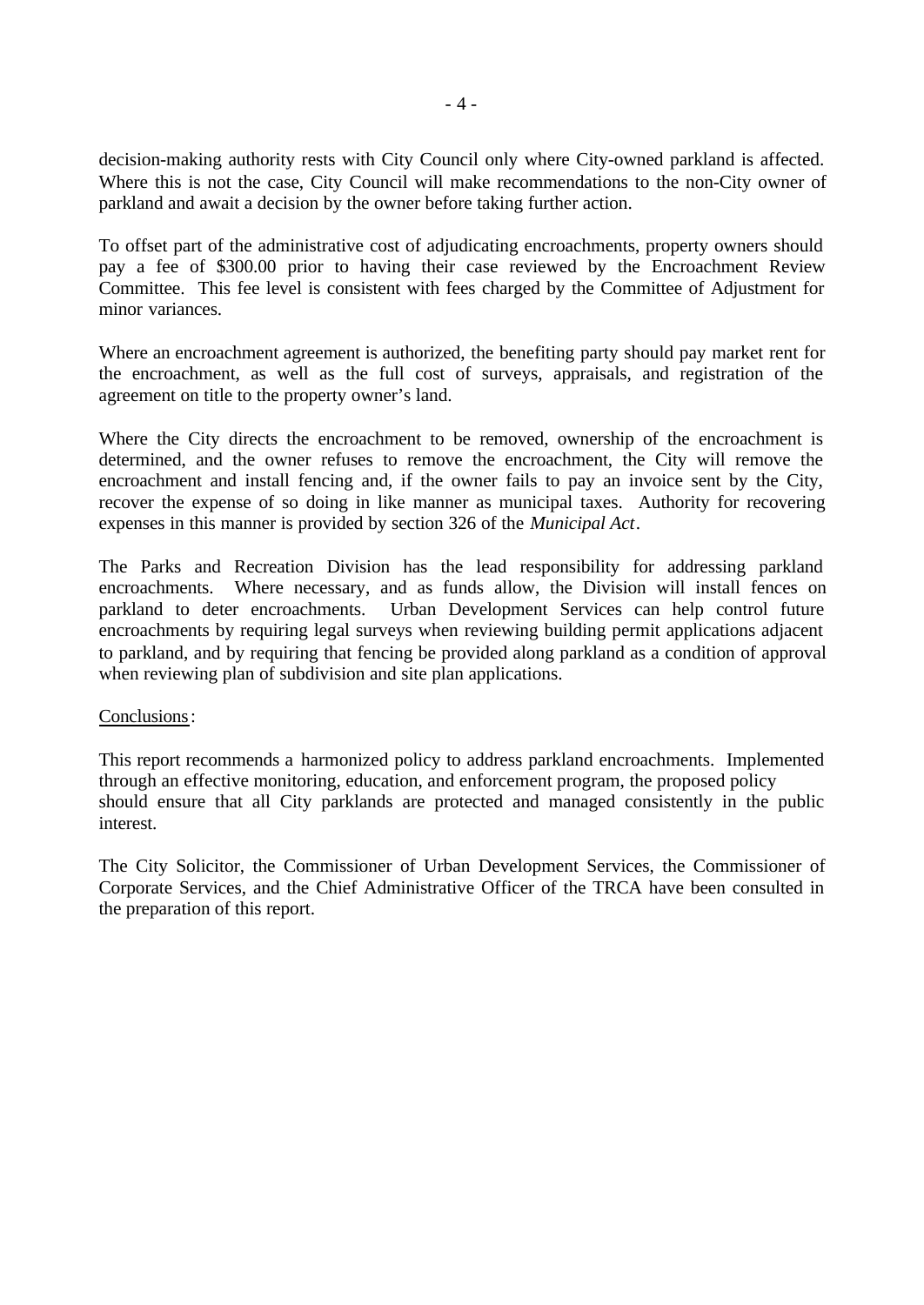Contact:

John Macintyre, Frank Kershaw Parks and Recreation, Tel: 397-4451 Tel: 397-8199 Fax: 395-0388 Fax: 395-0278 Jmacintyre@city.toronto.on.ca fkershaw@city.toronto.on.ca

Acting General Manager Director Policy and Development

Joe Halstead Commissioner Economic Development, Culture and Tourism

List of Attachments:

Attachment No. 1 – Parkland Encroachment Policy and Procedures Attachment No. 2 – Protocol for Resolving Parkland Encroachments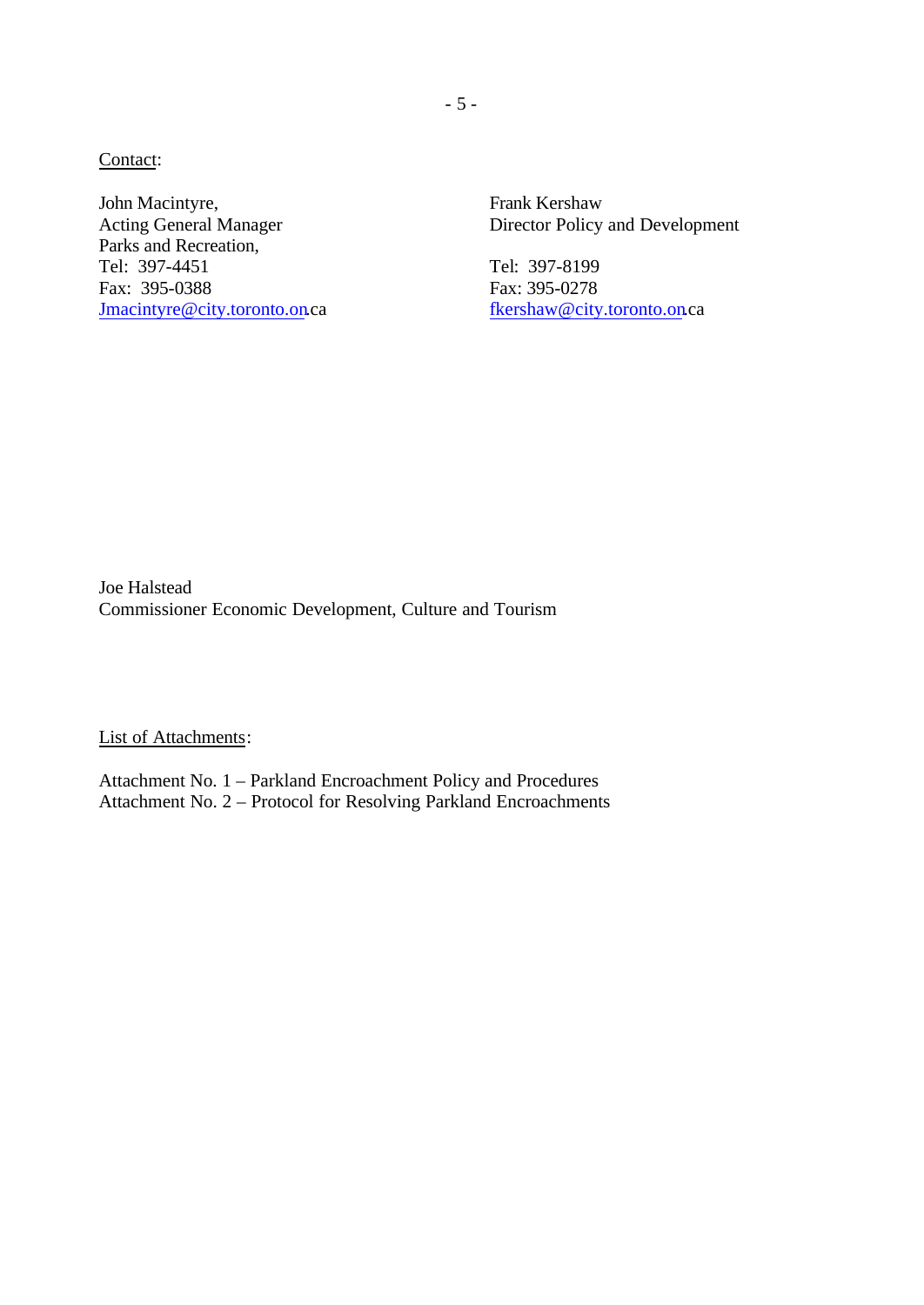Parkland Encroachment Policy and Procedures

- 1. This policy applies to all land and land covered by water meeting the definition of "park" in the Uniform Parks By-law.
- 2. Existing unauthorized encroachments will continue to be removed from City parkland, and the Commissioner of Economic Development, Culture and Tourism will implement this policy.
- 3. Registered letters sent to abutting property owners requesting removal of encroachments existing as of the date of adoption by Council of this policy will also contain a copy of this policy, including notification of the protocol for resolving parkland encroachments.
- 4. The Encroachment Review Committee will be composed of: Director, Central Services, Economic Development, Culture and Tourism; Executive Director and Chief Planner, City Planning Division, Urban Development Services or designate; Director, Real Estate, Corporate Services; and Chief Administrative Officer, Toronto and Region Conservation Authority.
- 5. The terms of reference for the Encroachment Review Committee are:
	- (a) It is a general policy that encroachments be removed from City parkland.
	- (b) The protocol for resolving parkland encroachments (Attachment No. 2 of this report) will be followed.
	- (c) In exceptional circumstances, the Encroachment Review Committee may consider recommending a licence of occupation, sale, or exchange of lands for reasons of safety, security, straightening boundary lines, or where it is of mutual benefit to the City and the abutting property owner.
	- (d) Recommendations of the Encroachment Review Committee proposing a licence of occupation, sale, or exchange of lands will be reported to the appropriate Community Council.
	- (e) The Encroachment Review Committee will receive written or oral submissions, and the Ward Councillor(s) will be notified as to when and where the review will take place and the actions taken by the Committee.
- 6. A licence of occupation may be permitted for a term of five (5) years or until the abutting land is sold. The licence may be renewed upon the request of the encroaching person. Upon the expiry or termination of the agreement, the encroaching person shall remove the encroachment and restore the parkland to its natural condition, all at that person's